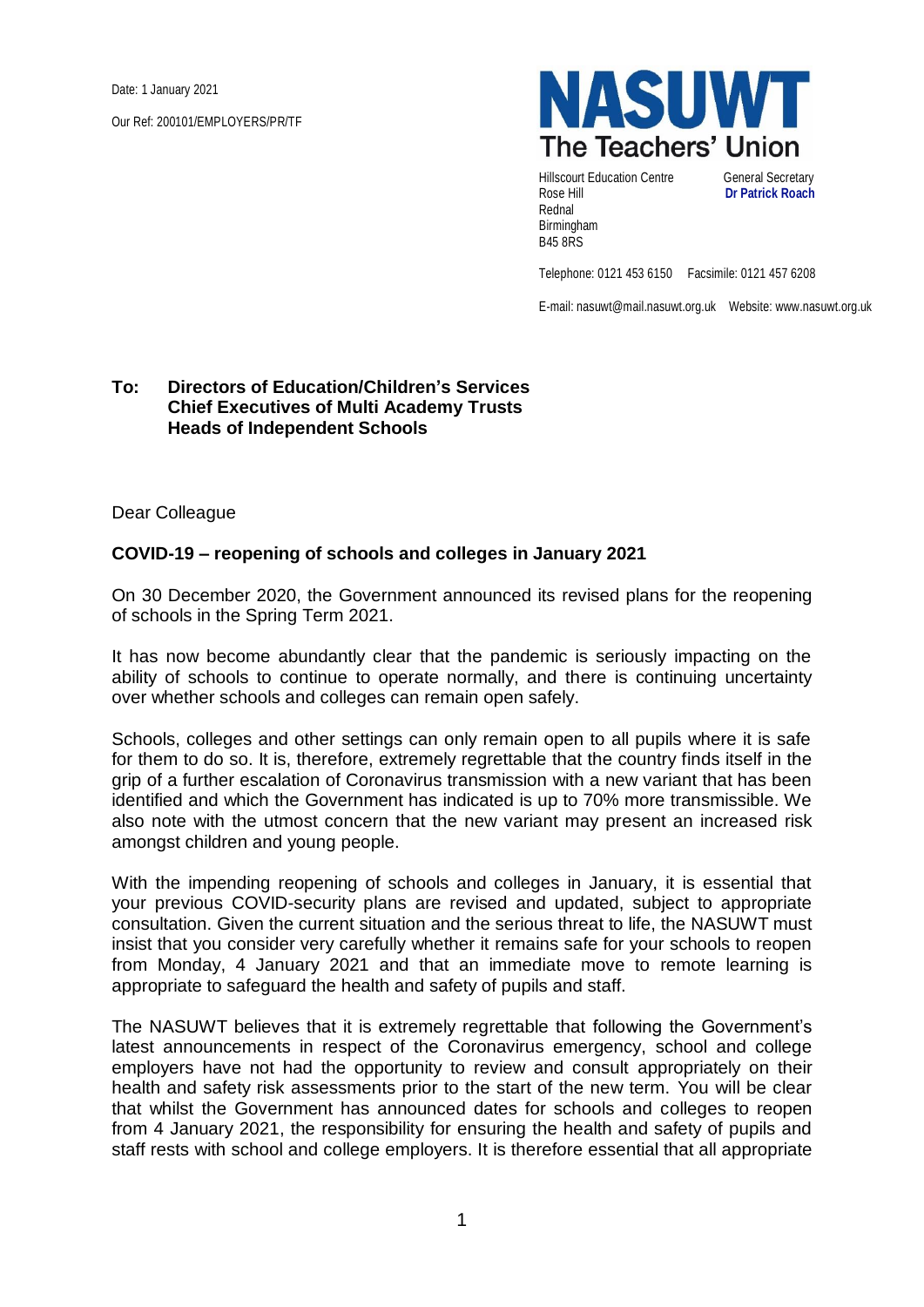health and safety mitigations are considered, consulted upon and implemented by you to ensure a safe start to the new term.

The NASUWT understands that employers will have found the timescale for completing their plans for the January 2021 opening extremely challenging, not least with regard to the completion of updated risk assessment planning and the introduction of appropriate contingency measures in response to the heightened risks of Coronavirus transmission in schools, colleges and across local areas.

The NASUWT is committed to working with employers to ensure the safe opening of schools, colleges and other educational settings. An important starting point for the NASUWT is that teachers and other school staff have the right to the same considerations and protections in the workplace that are being applied to other workers and to the public, and to be confident that their health and welfare, as well as that of pupils, is at the heart of any planning for opening.

Our expectation is that all employers will ensure that their schools, colleges and other settings have completed their reopening health and safety checks, taking account of the additional risks associated with the Coronavirus.

You will recognise that relying on risk assessments prepared for the autumn term 2020 is not sufficient for the purpose of meeting your statutory employer duties and legal obligations for health and safety at work.

In light of the increased threat levels, there is a clear requirement for all employers to review their risk assessments and mitigations to limit the spread of the virus within schools and colleges. It is essential that employers do not continue to operate on the basis of outdated risk assessments produced when COVID-19 transmission levels were at their lowest immediately prior to full reopening at the start of the autumn term. This would present a serious and foreseeable risk to the health and safety of our members and to the pupils in their care. As the employer, you will be well aware of your statutory responsibilities and the duties of your employees for the pupils in their care under the Children's Act 1989.

The NASUWT is seeking urgent confirmation from you that in light of the increased COVID-19 threat levels, you will now complete the review and updating of all COVID-19 risk assessments and control measures for your schools, colleges and other settings in consultation with employees, the NASUWT and other trade unions. Your legal obligations as the employer in these matters are non-delegable.

The NASUWT insists that you must immediately act to ensure that all schools, colleges and other settings for which you are responsible as the Employer will have:

- a comprehensive and updated COVID-19 operational plan, including new risk assessments which will have been the subject of full consultation with all staff and unions, before reopening to staff and pupils in January, and taking into account the increased risks identified by the Government of Coronavirus transmission in your local area;
- updated the guidance and training provided to all employees on safe working practices in light of the additional risks identified by the Government;
- conducted new individual risk assessments for clinically vulnerable employees and with regard to other employees identified as at higher risk from the Coronavirus;